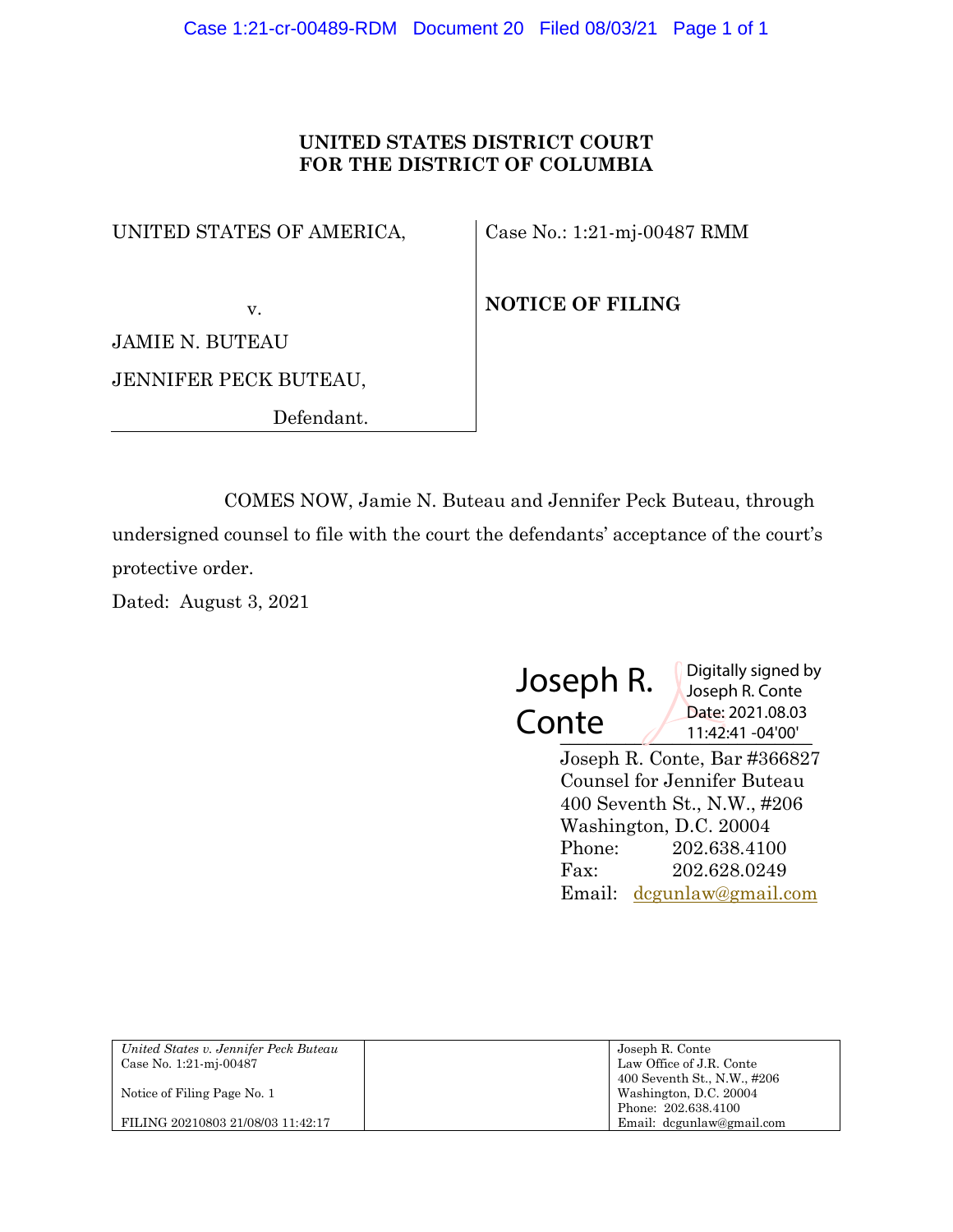## UNITED STATES DISTRICT COURT FOR THE DISTRICT OF COLUMBIA

Case No. 21-cr-489

| UNITED STATES OF AMERICA |  |
|--------------------------|--|
|                          |  |
| $V_{-}$                  |  |
|                          |  |
| <b>JAMIE N. BUTEAU</b>   |  |
| and                      |  |
| JENNIFER P. BUTEAU,      |  |
|                          |  |

Defendants.

## PROTECTIVE ORDER GOVERNING DISCOVERY

 $\ddot{\cdot}$ 

To expedite the flow of discovery material between the parties and adequately protect the United States' legitimate interests, it is, pursuant to the Court's authority under Fed. R. Crim. P.  $16(d)(1)$  and with the consent of the parties, ORDERED:

1. Materials Subject to this Order. This Order governs materials provided by the United States at any stage of discovery during this case and which the United States has identified as either "Sensitive" or "Highly Sensitive." Examples of materials that the United States may designate as "Sensitive" or "Highly Sensitive" pursuant to this Order include but are not limited to:

- a. Personal identity information as identified in Rule 49.1 of the Federal Rules of Criminal Procedure, as well as telephone numbers, email addresses, driver's license numbers, and similar unique identifying information;
- b. Information regarding the government's confidential sources;
- c. Information that may jeopardize witness security;
- d. Contact information for, photographs of, and private conversations with individuals that do not appear to be related to the criminal conduct in this case;
- e. Medical or mental health records:
- f. Sources and methods law-enforcement officials have used, and will continue to use, to investigate other criminal conduct related to the publicly filed charges;
- g. Surveillance camera footage from the U.S. Capitol Police's extensive system of cameras on U.S. Capitol grounds;<sup>1</sup>

To be clear, this does not include footage from body worn cameras from other police departments that responded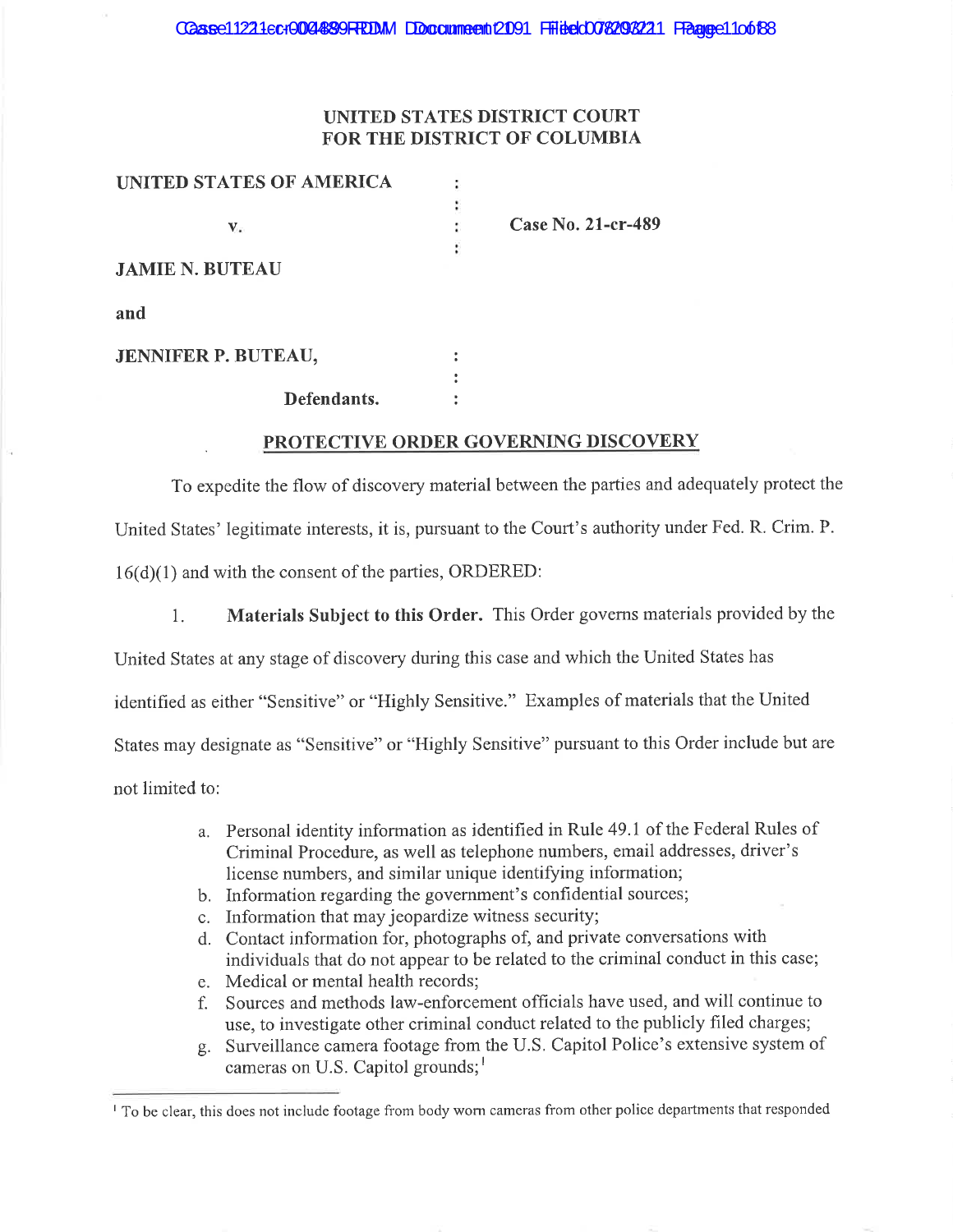- h. Repair estimates from the Architect of the Capitol;
- i. Materials designated as "security information" pursuant 2 U.S.C. §1979; and
- Tax returns or tax information.  $i_{\rm r}$

This Order will not be used to designate materials as Sensitive or Highly Sensitive unless such designation is necessary for one of the reasons stated in this paragraph or for a similar reason not anticipated by this Order. The government agrees to make every effort to provide discovery in a manner that will allow for most discovery to be produced without such designations.

Defendant. Any reference to "Defendant" herein refers individually to each  $2.$ 

defendant identified in the caption above.

Legal Defense Team. The "legal defense team" includes defense counsel  $\overline{3}$ .

(defined as counsel of record in this case, including any post-conviction or appellate counsel)

and any attorneys, investigators, paralegals, support staff, and expert witnesses who are advising

or assisting defense counsel in connection with this case.

#### Rules for the Handling of Sensitive and Highly Sensitive Materials.  $4.$

- a. Limitations on Use. Defendant and the legal defense team may use Sensitive and Highly Sensitive discovery materials solely in connection with the defense of this case and any other case connected to the events at the United States Capitol on January 6, 2021, including any post-conviction or appellate litigation, and for no other purpose, and in connection with no other proceeding, without further order of this Court.
- b. Limitations on Dissemination. No Sensitive or Highly Sensitive materials, or the information contained therein, may be disclosed to any persons other than Defendant, the legal defense team, or the person to whom the Sensitive or Highly Sensitive information solely and directly pertains or his/her counsel, without agreement of the United States or prior authorization from the Court.
- c. Limitations on Reproduction. Defendant, the legal defense team, and authorized persons shall not copy or reproduce the Sensitive or Highly Sensitive materials except in order to provide copies of the materials for use in

on January 6, 2021, the vast amount of which the United States will not designate as Sensitive or Highly Sensitive. (Body worn camera footage will be marked Sensitive or Highly Sensitive only if it contains material described in paragraph one above or for a similar reason not anticipated by this Order.)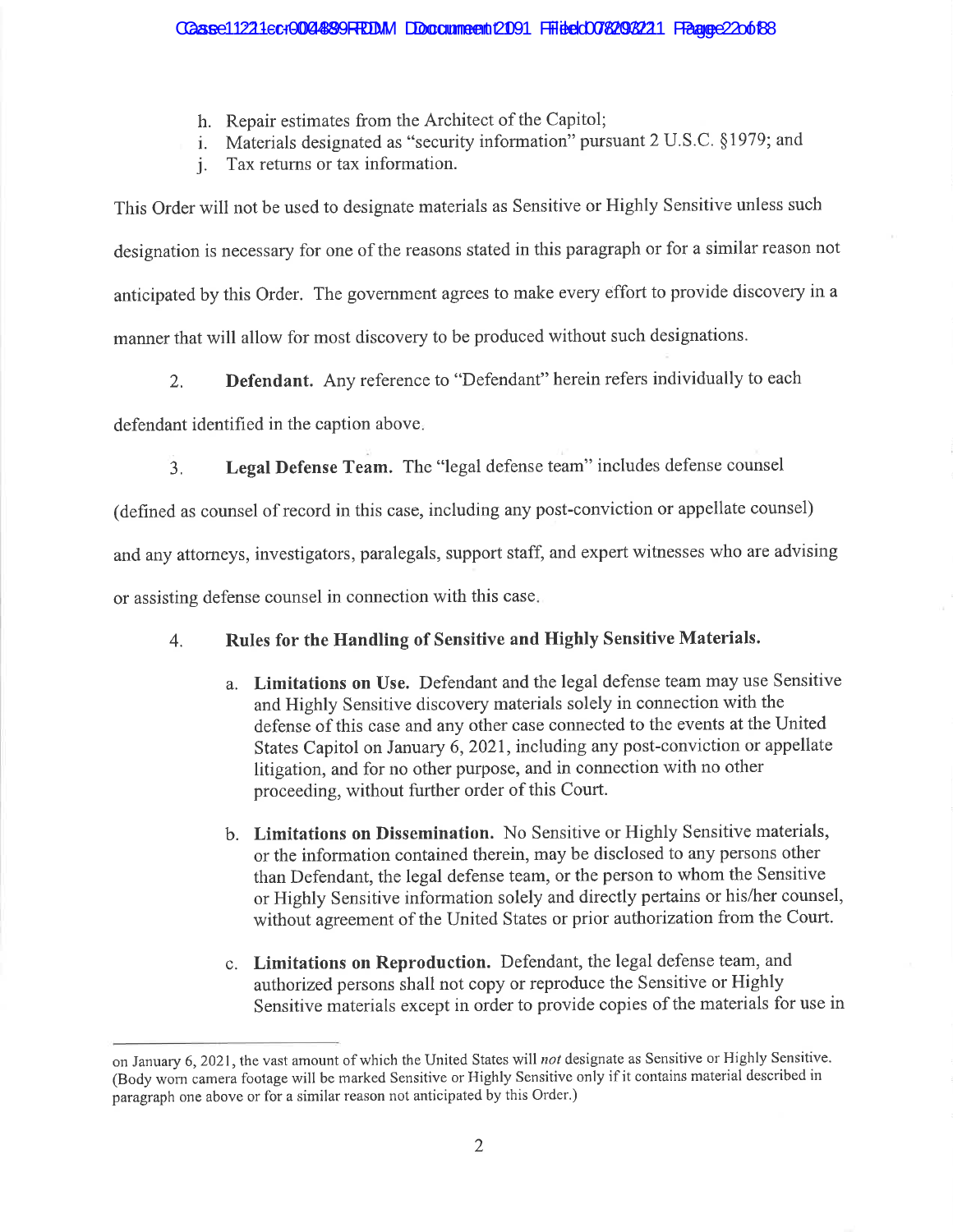connection with this case by Defendant, the legal defense team, the person to whom the Sensitive or Highly Sensitive information solely and directly pertains or his/her counsel, and other persons to whom the Court may authorize disclosure (collectively, "authorized persons").

If defense counsel provides Defendant access to Sensitive or Highly Sensitive materials, defense counsel must advise Defendant that Defendant may not record any personal identity information as identified in Rule 49.1 of the Federal Rules of Criminal Procedure or any telephone numbers, email addresses, driver's license numbers, and similar unique identifying information. By signing the attached affirmation, Defendant agrees not to do SO.

Copies and reproductions, and any notes or records made in relation to the contents of the Sensitive and Highly Sensitive materials, are to be treated in the same manner as the original materials.

- d. Court Filings. Absent prior agreement by the parties or permission from the Court, no party shall disclose materials designated as Sensitive or Highly Sensitive in any public filing with the Court. Such materials shall be submitted under seal in accordance with Local Criminal Rule 49(f)(6). The Clerk of Court shall accept for filing under seal any filings made in compliance with that Rule and so marked by the parties pursuant to this Order.
- e. Court Hearings. The restrictions in this Order shall not limit either party in the use of the materials in judicial proceedings in this case. The procedures for use of designated Sensitive and Highly Sensitive materials during any hearing or the trial of this matter shall be determined by the parties and the Court in advance of the hearing or trial. No party shall disclose materials designated Sensitive or Highly Sensitive in open court without agreement by the parties that such materials may be disclosed in open court or prior consideration by the Court.

#### Additional Rules for Handling of Sensitive Materials. The following 5.

additional terms apply to Sensitive materials:

a. Storage. Sensitive materials must be maintained in the custody and control of Defendant, the legal defense team, and authorized persons. This restriction shall not apply to the person to whom the Sensitive information solely and directly pertains or his/her attorney.

#### **Additional Rules for Handling of Highly Sensitive Materials.** The following 6.

additional rules apply to Highly Sensitive materials: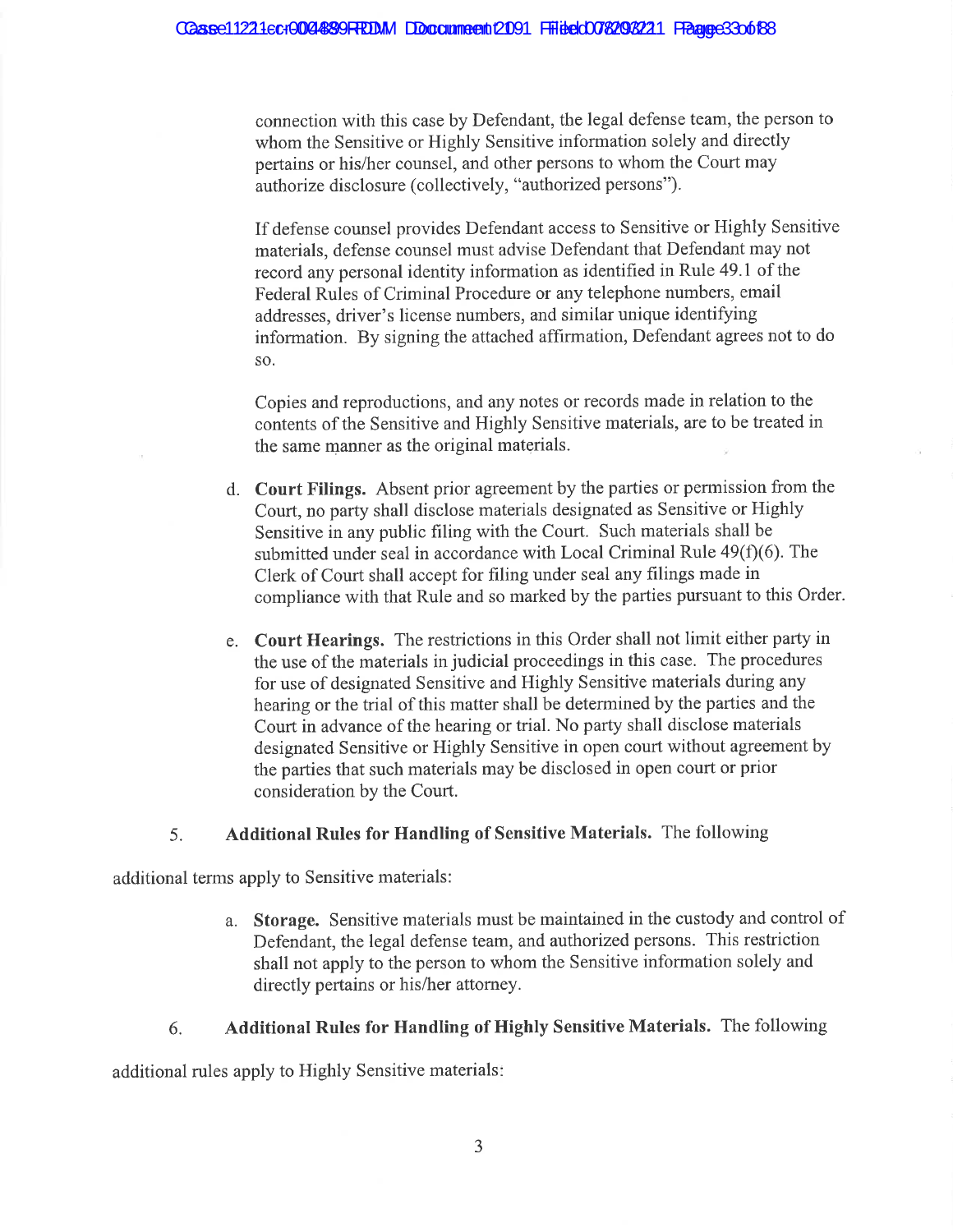- a. Additional Limitations on Dissemination. Defense counsel may not provide a copy of Highly Sensitive materials to Defendant or permit Defendant to view such materials unsupervised by defense counsel or an attorney, investigator, paralegal, or support staff person employed by defense counsel. The parties agree that defense counsel or an attorney, investigator, paralegal, or support staff person employed by defense counsel, may supervise Defendant by allowing access to Highly Sensitive materials through a cloudbased delivery system that permits Defendant to view the materials but does not permit Defendant the ability to download; provided that, prior to doing so, defense counsel first provides notice to the United States and allow the United States to file an objection with the Court if no agreement is reached.
- b. Additional Limitations on Reproduction. Counsel agrees that prior to showing materials to Defendant designated as Highly Sensitive, counsel or an attorney, investigator, paralegal, or support staff person employed by defense counsel will read Defendant the relevant parts of this Order, and remind Defendant of the consequences of violating the Order. If Defendant takes notes regarding Highly Sensitive materials, counsel or an attorney, investigator, paralegal, or support staff person employed by defense counsel must take reasonable steps to determine whether Defendant has copied any personal identity information as identified in Rule 49.1 of the Federal Rules of Criminal Procedure or any telephone numbers, email addresses, driver's license numbers, and similar unique identifying information.
- c. Storage. Highly Sensitive materials must be maintained in the custody and control of the legal defense team and authorized persons. This restriction shall not apply to the person to whom the Highly Sensitive information solely and directly pertains or his/her attorney.

Viewing by Incarcerated Defendants. If Defendant is in the custody of the  $7<sub>1</sub>$ 

United States Marshals Service, defense counsel is authorized to provide a copy of discovery materials to the appropriate point of contact so that the defendant can view the discovery materials, subject to the terms of this Order.

Disputes. The parties shall make a good faith effort to resolve any dispute about 8. a sensitivity designation before requesting the Court's intervention. The United States may agree to remove or reduce a sensitivity designation without further order of this Court. Whenever the redaction of specified information will resolve the basis for which a sensitivity designation was applied, the United States will agree to redaction, and such redaction will render the materials no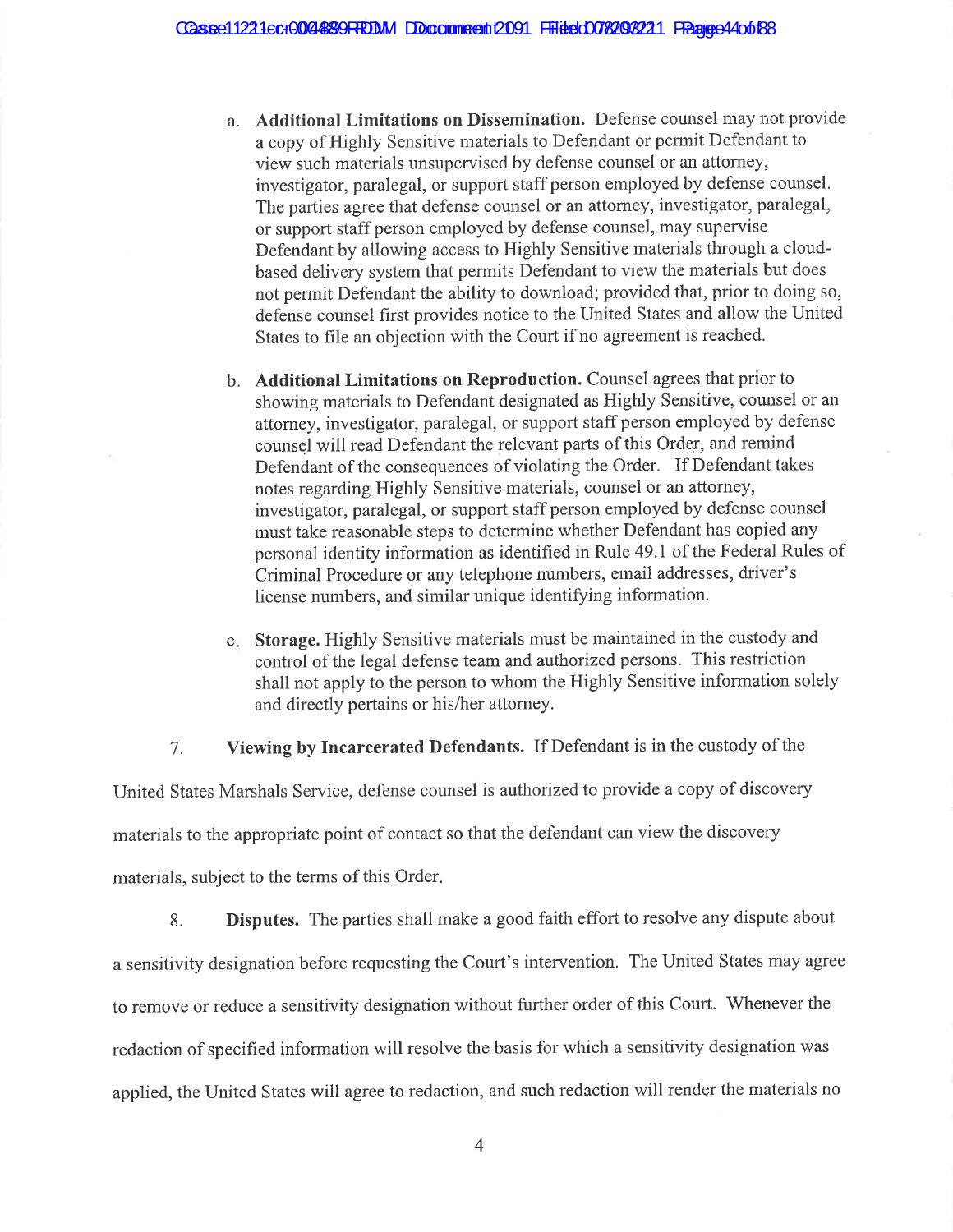### CGasee11221ecr0024899RRDM Doccumeent2091 Filited078298221 FRance5500188

longer subject to this Order. Any agreement to reduce or remove a sensitivity designation or to redact specific information shall be memorialized in writing.

Modification Permitted. Nothing in this Order shall prevent any party from 9. seeking modification of this Order nor prevent the defense from contesting a sensitivity designation. The parties agree that the burden of demonstrating the need for a protective order remains with the government at all times.

Failure not Waiver. The failure by the United States to designate any materials  $10.$ as Sensitive or Highly Sensitive upon disclosure shall not constitute a waiver of the United States' ability to later designate the materials as Sensitive or Highly Sensitive but the government must separately identify and memorialize the changed status of those materials in writing.

Automatic Exclusions from this Order. This Order does not apply to materials 11. that:

- a. Are, or later become, part of the public court record, including materials that have been received in evidence in this or other public trials or hearings;
- b. Were derived directly from Defendant or that pertain solely to Defendant. Examples of such materials include Defendant's own financial records, telephone records, digital device downloads, social media records, electronic communications, arrest records, and statements to law enforcement:<sup>2</sup> and
- c. Materials that the defense obtains by means other than discovery.

Government's Discovery Obligations. Nothing in this Order modifies the 12.

United States' obligations at any stage of discovery in this case pursuant to Federal Rules of

Criminal Procedure 16 and 26.2, Local Criminal Rule 5.1, 18 U.S.C. § 3500 (the Jencks Act),

<sup>&</sup>lt;sup>2</sup> Discoverable materials that were derived directly from Defendant or that pertain solely to Defendant are exempt from this Order regardless of whether the United States has designated any such materials as "Sensitive" or "Highly Sensitive" because the same materials are being provided or made available to co-defendants or other persons charged in connection with the events at the United States Capitol on January 6, 2021.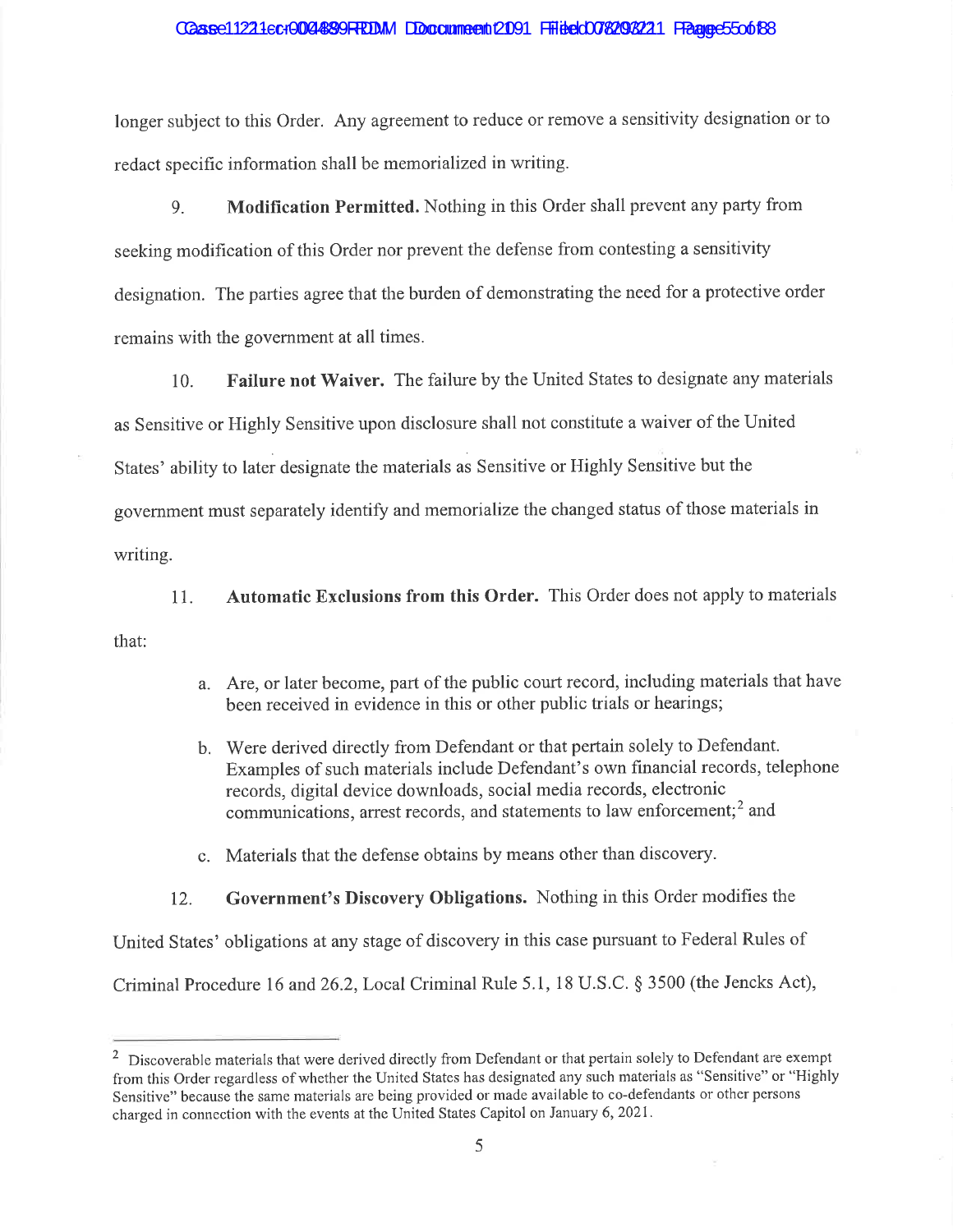### CGase11221ec+0024899FRIDM DDccumment (2091 Filided008298221 FRage66o0188

and the government's general obligation to produce exculpatory and impeachment information in criminal cases.

Defense Counsel's Obligations. Defense counsel must provide a copy of this 13. Order to, and review the terms of this Order with, members of the legal defense team, Defendant, and any other person, before providing them access to Sensitive or Highly Sensitive materials. Defense counsel must obtain a fully executed copy of Attachment A before providing Defendant access to Sensitive or Highly Sensitive materials, and must file a copy with the Court within one week of execution.

No Ruling on Discoverability or Admissibility. This Order does not constitute 14. a ruling on the question of whether any particular material is properly discoverable or admissible and does not constitute any ruling on any potential objection to the discoverability or admissibility of any material.

Duration. The terms of this Order shall remain in effect after the conclusion of 15. this case and the parties shall be bound by it unless otherwise ordered by the Court.

SO ORDERED this 1 day of  $2021.$ 

PH D. MOSS BLE R United States District Judge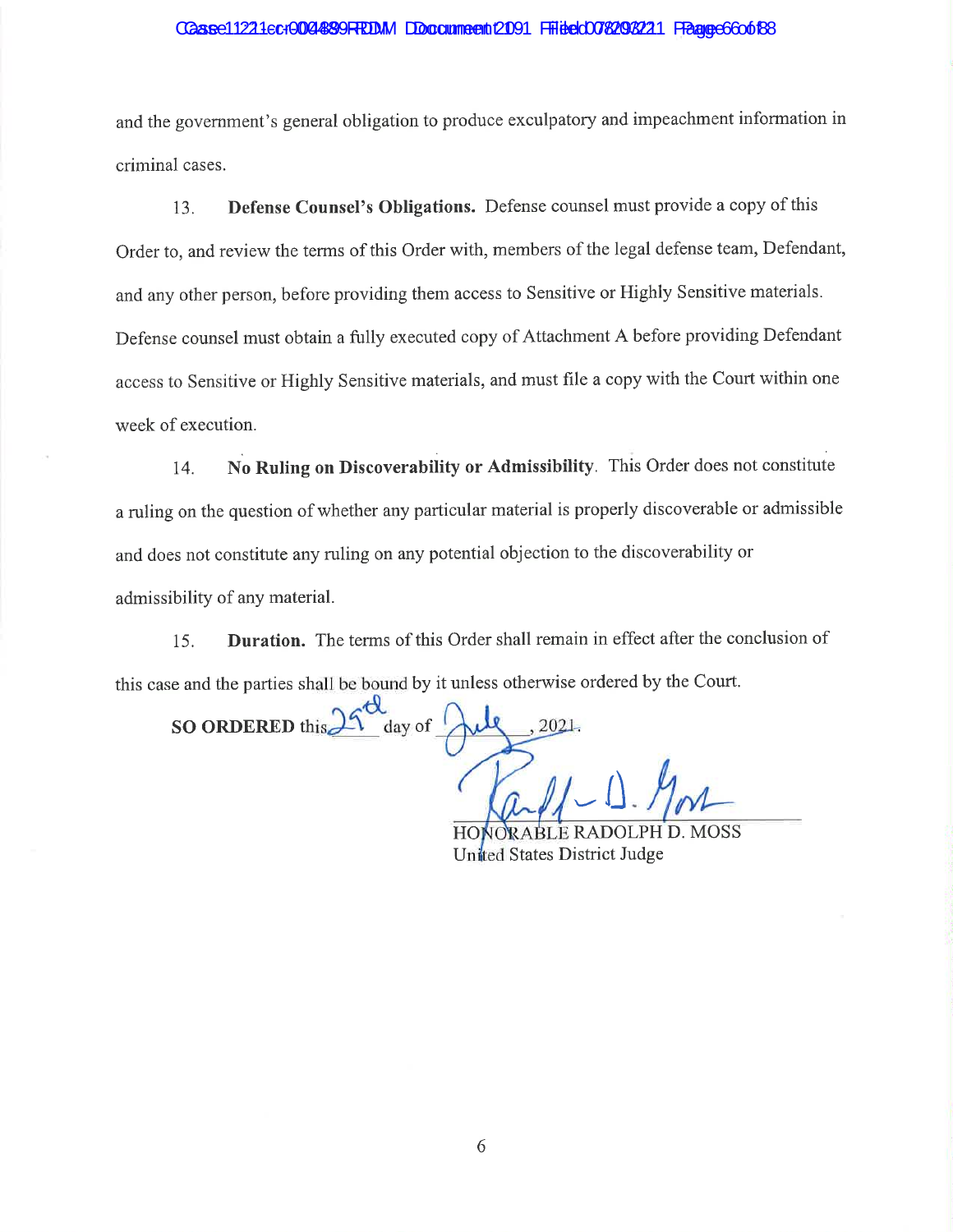## **ATTACHMENT A**

### **Defendant's Acceptance**

I have read this Protective Order and carefully reviewed every part of it with my attorney. I am fully satisfied with the legal services provided by my attorney in connection with this Protective Order and all matters relating to it. I fully understand this Protective Order and voluntarily agree to it. No threats have been made to me, nor am I under the influence of anything that could impede my ability to understand this Protective Order fully.

8321  $\frac{1}{\text{Date}}$ 

Defendant